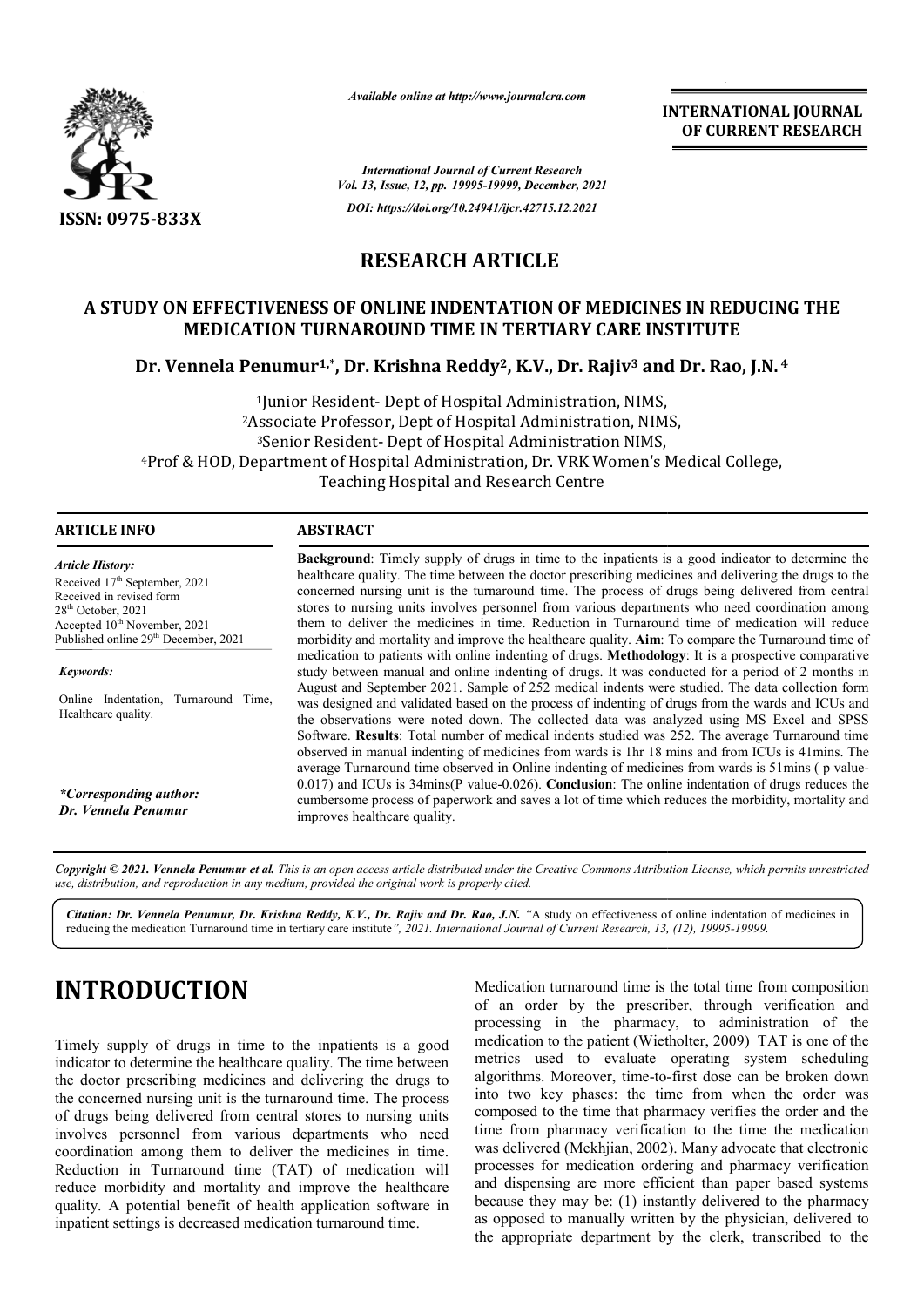medication administration record (MAR) by the nurse, and processed by the pharmacy; (2) easier to read as compared to copies of providers' handwriting; (3) more complete because of required fields; and/or (4) more legible to the pharmacist, reducing the need for clarification phone calls to the provider (Lehman, 2001). Studies also found a statistically significant 70% reduction in their medication turn-around time. More specifically, they found that their medication turn-around times were reduced by roughly 64% (Mekhjian, 2002; Lehman, 2001). This reduction in order-processing time improves patient care by shortening the interval between physician prescribing and medication availability and may allow pharmacists to explore opportunities for enhanced clinical activities that will further positively impact patient care (John wietholter *et al*., 2009)

**AIM**: To decrease the Turn around time of medication to patients with online indenting of drugs.

# **METHODOLOGY**

It is a prospective comparative study between manual and online indenting of drugs. It was conducted for a period of 2 months in August and September 2021. Sample of 252 medical indents were studied. The data collection form was designed and validated based on the process of indenting of drugs from the wards and ICUs and the observations were noted down. The collected data was analyzed using MS Excel and SPSS Software.

## **REVIEW OF LITERATURE**

Diksha Shroff et al conducted a study on turnaround time of online indentation of medicines in a tertiary care hospital. According to their study, the average TAT of wards on the first floor is 101.5 minutes, from the second floor is 93minutes and the third floor is 77.5minutes. It is observed that though they have adopted technology, there are issues and still a delay. This study acts as an additional layer to the various other delays that are occurring in the pharmacy. Patient safety is ensured when every step of the process, from choosing the most appropriate medication, to writing the prescription, to dispensing the medication is optimized to prevent delays in therapy and medication errors (Diksha Shroff, 2009). Asma Begum et al studied on Analysis of drugs and non-drugs indents for turnaround time and shortage received in inpatients pharmacy from various departments in a tertiary care hospital. According to their study, The average medication turnaround time (TAT) of a general ward was 2 hours 18mins and critical wards were found to be 1 hour 10 minutes respectively. The total general indents followed was 330, 98(29%) of indents were delayed, indent took more than standard TAT and 240(71%) indents took 2 hours or less time. Everyone within the circle of care, first has to ensure patient safety in every step of process from the initial step of selecting the appropriate medication to prescribe, to dispensing the medication is improved to prevent delays in therapy and medication errors (Asma Begum, 2017). Saleh Binobaid et. al conducted research on Using an integrated information system to reduce interruptions and the number of non-relevant contacts in the inpatient pharmacy at tertiary hospital. In this study, issues of safety in the pharmacy were highlighted because medication safety is a major concern. The link between medication errors and different types of interruptions

was studied; however, there were no general agreements about the extent of their association. Telephone interruptions during medication handling are considered a significant factor causing medication error, as well increasing workload and TAT. On a regular basis, the inpatient pharmacy receives a large number of telephone call inquiries about the status of prescriptions. Processing high prescription volumes in an atmosphere where interruptions are the norm can lead to medication errors. The developed communication software may represent a possible solution to enhance communication among the pharmacy, nursing and other healthcare professionals (Saleh Binobaid, 2017). Vijay Pratap Raghuvanshi et.al studied on medication Turnaround time in hospital pharmacy department. According to their study, The average total time taken to deliver medicines against the indents was observed to be 1 hour and 06 minutes. The average TAT for packing the indent once it is sent to the system by the nursing staff was found to be 09 minutes. The average TAT for taking the packing slip in the store for collection of medicines was 11 minutes. That means the print out stays on the printer for 11 minutes. Average TAT for collecting the drugs as observed as 16 minutes. Average TAT for exit of drugs from the pharmacy store was found to be 27 minutes. It is alarming to see that even after the drugs are collected and ready to be dispatched, it takes 27 minutes for the drugs from the store. The results of this research study have organizational applications. On an organizational level, the results of this study can be used to build and strengthen internal administration and /or Nursing, physician support (Vijay Pratap Raghuvansh, 2013). Heather Neville et.al studied Decreasing Medication Turnaround Time with Digital Scanning Technology in a Canadian Health Region. According to their study, Implementation of DST in 2 tertiary care hospitals was associated with a 50-min decrease in phase 1 medication turn- around time and an improvement of 42 min in phase 1 turn- around time for first doses of antibiotics. These results suggest the need for interprofessional education to review policies on medication turnaround time and to reinforce the rationale for minimum standard turnaround times for critical medications, including antibiotics (Heather Neville, 2014).

HAGOP S. MEKHJIAN et al studied on Immediate Benefits Realized Following Implementation of Physician Order Entry at an Academic Medical Center. According to their study, Statistically significant reductions were seen following the implementation of POE for medication turn-around times (64 percent, from 5:28 hr to 1:51 hr;  $p \le 0.001$ ), radiology procedure completion times (43 percent, from 7:37 hr to 4:21 hr;  $p < 0.05$ ), and laboratory result reporting times (25 percent, from 31:3 min to 23:4 min;  $p = 0.001$ ). In addition, POE combined with eMAR eliminated all physician and nursing transcription errors. There were 43 and 26 percent improvements in order countersignature by physicians in OSUH and James, respectively. Severity-adjusted length of stay decreased in OSUH (pre-POE, 3.91 days; post-POE, 3.71 days;  $p = 0.002$ ), but not significantly in James (pre-POE, 3.68) days; post-POE, 3.61 days;  $p = 0.356$ ). Although total cost per admission decreased sig- nificantly in selected services, it did not change significantly across either institution (OSUH: pre-POE, \$5,697; post-POE, \$5,661; p = 0.687; James: pre-POE, \$6,427; post-POE, \$6,518; p = 0.502) (HAGOP, 2002). SAMIR SIKRI et. al conducted research on Effect of a remote order scanning system on processing medication orders. According to their study, there was significant reduction in the mean time spent by pharmacists to process and verify a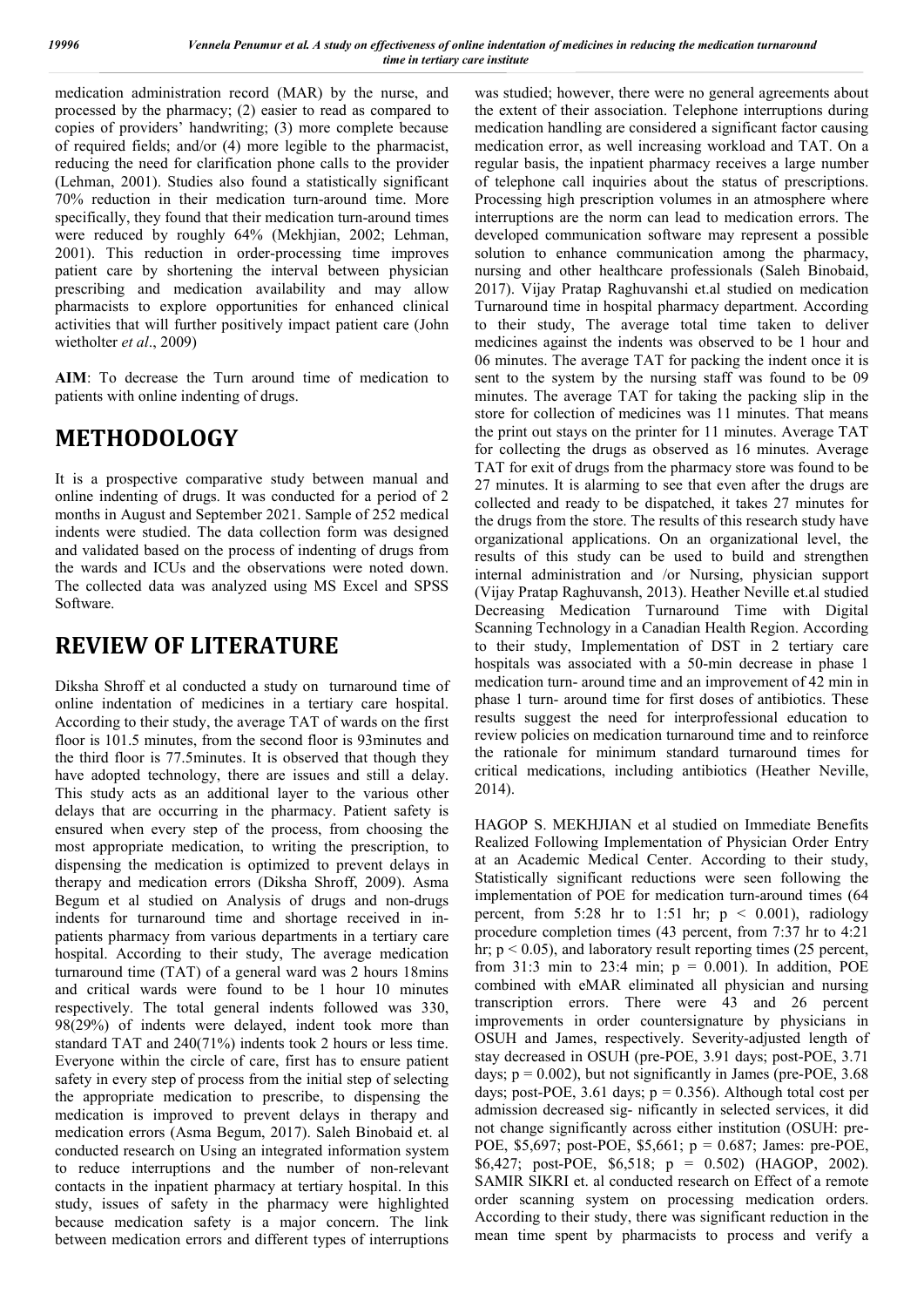medication order set as well as a reduction in the overall variability of orders by 35%(40.59+\_ 56.63mins before the ROSS,  $26.58 + 37.50$  minutes after the ROSS,  $p < 0.01$ ) (SAMIR SIKRI, 2011).

### **RESULTS**

Total number of medical indents studied was 252. The ward and ICU are selected which are in the same floor and near by to observe the time taken to get the medicines from medical stores to the nursing units. The average TAT observed in manual indenting of medicines from wards is 1hr 18 mins and from ICUs is 41mins. The average TAT observed in Online indenting of medicines from wards is  $51 \text{ mins}$  (p value- 0.017) and ICUs is 34mins(P value-0.026) inutes edicines (p value- 0.017)



#### **Fig. 1. Distribution of time in Manual indenting in ICUs indenting in**

**Table 1. Comparison of turnaround time of manual and online in indenting system in ICUs**

| Steps of Manual indent                                                | Observed average TAT of<br>manual indents of ICU    | Steps of Online indent                                                                                       | Observed average TAT of<br>Online indents of ICU | $P -$<br>value |
|-----------------------------------------------------------------------|-----------------------------------------------------|--------------------------------------------------------------------------------------------------------------|--------------------------------------------------|----------------|
| writing indent in patient's Case<br>sheet                             | 8mins(as they keep most of<br>drugs in ICU standby) | Enters the list of drugs in system and raise the<br>request to medical stores                                | 5 <sub>mins</sub>                                | 0.0013         |
| from<br>Travelling<br>ward<br>to<br>Medical stores                    | 11 <sub>mins</sub>                                  | Travelling from ward to Medical stores                                                                       | 11 <sub>mins</sub>                               |                |
| Waiting in queue to handover<br>case sheet to stores person           | 18 mins<br>(ICUs are given<br>priority)             | No much waiting as the store person calls<br>once he keeps medicines ready after receiving<br>online request | 5 <sub>mins</sub>                                | 0.0041         |
| the<br>Store<br>enters<br>person<br>medicines in system               | 3mins                                               | No entering in system as he already receives<br>list of medicines in online request                          |                                                  | 0.0023         |
| Gives the medicines in the list<br>and stamps issued on case<br>sheet | 3mins                                               | Gives the list of medicines and there is no<br>stamping                                                      | 2mins                                            | 0.0312         |
| Takes the medicines and travel<br>back to the concerned ward          | 11mins                                              | Takes the medicines and travel back to the<br>concerned ward                                                 | 11 <sub>mins</sub>                               |                |
|                                                                       | 51mins                                              |                                                                                                              | 34mins                                           | 0.0264         |

**Table 2. Comparison of turnaround time of Manual indenting and Online indenting in wards**

|                                                                                                                                                                                                                                                                                                                                                                                                                      |                                                  |                                                     |                                                                                                              | Table 1. Comparison of turnaround time of manual and online indenting system in ICUs                                                                                                                                                                                                                                                                                                                                                                                                                                                                                                                                 |                                                   |                |  |
|----------------------------------------------------------------------------------------------------------------------------------------------------------------------------------------------------------------------------------------------------------------------------------------------------------------------------------------------------------------------------------------------------------------------|--------------------------------------------------|-----------------------------------------------------|--------------------------------------------------------------------------------------------------------------|----------------------------------------------------------------------------------------------------------------------------------------------------------------------------------------------------------------------------------------------------------------------------------------------------------------------------------------------------------------------------------------------------------------------------------------------------------------------------------------------------------------------------------------------------------------------------------------------------------------------|---------------------------------------------------|----------------|--|
| Steps of Manual indent                                                                                                                                                                                                                                                                                                                                                                                               | Observed average TAT of<br>manual indents of ICU |                                                     | Steps of Online indent                                                                                       |                                                                                                                                                                                                                                                                                                                                                                                                                                                                                                                                                                                                                      | Observed average TAT of<br>Online indents of ICU  | $P -$<br>value |  |
| writing indent in patient's Case<br>sheet                                                                                                                                                                                                                                                                                                                                                                            |                                                  | 8mins(as they keep most of<br>drugs in ICU standby) |                                                                                                              | Enters the list of drugs in system and raise the<br>request to medical stores                                                                                                                                                                                                                                                                                                                                                                                                                                                                                                                                        | 5 <sub>mins</sub>                                 | 0.0013         |  |
| Travelling<br>from<br>ward<br>to<br>Medical stores                                                                                                                                                                                                                                                                                                                                                                   | 11mins                                           |                                                     |                                                                                                              | Travelling from ward to Medical stores                                                                                                                                                                                                                                                                                                                                                                                                                                                                                                                                                                               | 11 <sub>mins</sub>                                |                |  |
| Waiting in queue to handover<br>case sheet to stores person                                                                                                                                                                                                                                                                                                                                                          | 18 mins<br>(ICUs are given<br>priority)          |                                                     | No much waiting as the store person calls<br>once he keeps medicines ready after receiving<br>online request |                                                                                                                                                                                                                                                                                                                                                                                                                                                                                                                                                                                                                      | 5mins                                             | 0.0041         |  |
| Store<br>person<br>the<br>enters<br>medicines in system                                                                                                                                                                                                                                                                                                                                                              | 3mins                                            |                                                     |                                                                                                              | No entering in system as he already receives<br>list of medicines in online request                                                                                                                                                                                                                                                                                                                                                                                                                                                                                                                                  |                                                   | 0.0023         |  |
| Gives the medicines in the list<br>and stamps issued on case<br>sheet                                                                                                                                                                                                                                                                                                                                                | 3mins                                            |                                                     | stamping                                                                                                     | Gives the list of medicines and there is no                                                                                                                                                                                                                                                                                                                                                                                                                                                                                                                                                                          | 2mins                                             | 0.0312         |  |
| Takes the medicines and travel<br>back to the concerned ward                                                                                                                                                                                                                                                                                                                                                         | 11mins                                           |                                                     |                                                                                                              | Takes the medicines and travel back to the<br>concerned ward                                                                                                                                                                                                                                                                                                                                                                                                                                                                                                                                                         | 11 <sub>mins</sub>                                |                |  |
|                                                                                                                                                                                                                                                                                                                                                                                                                      | 51mins                                           |                                                     |                                                                                                              |                                                                                                                                                                                                                                                                                                                                                                                                                                                                                                                                                                                                                      | 34mins                                            | 0.0264         |  |
| Steps of Manual indent                                                                                                                                                                                                                                                                                                                                                                                               |                                                  | Observed average TAT<br>of manual indents of ward   |                                                                                                              | Steps of Online indent                                                                                                                                                                                                                                                                                                                                                                                                                                                                                                                                                                                               | Observed average TAT of<br>Online indents of ward | p value        |  |
| writing indent in patient's Case sheet                                                                                                                                                                                                                                                                                                                                                                               |                                                  | 15 <sub>mins</sub>                                  |                                                                                                              | Enters the list of drugs in system<br>and raise the request to medical<br>stores                                                                                                                                                                                                                                                                                                                                                                                                                                                                                                                                     | 7 <sub>mins</sub>                                 | 0.0034         |  |
| Travelling from ward to Medical stores                                                                                                                                                                                                                                                                                                                                                                               |                                                  | 11mins                                              |                                                                                                              | Travelling from ward to Medical<br>stores                                                                                                                                                                                                                                                                                                                                                                                                                                                                                                                                                                            | 11mins                                            |                |  |
| Waiting in queue to handover case<br>sheet to stores person                                                                                                                                                                                                                                                                                                                                                          |                                                  | 30mins                                              |                                                                                                              | No much waiting as the store<br>person calls once he keeps<br>medicines ready after receiving<br>online request                                                                                                                                                                                                                                                                                                                                                                                                                                                                                                      | 10mins                                            | 0.0012         |  |
| Store person enters the medicines in<br>system                                                                                                                                                                                                                                                                                                                                                                       |                                                  | 8mins                                               |                                                                                                              | No entering in system as he already<br>receives list of medicines in online<br>request                                                                                                                                                                                                                                                                                                                                                                                                                                                                                                                               |                                                   |                |  |
| Gives the medicines in the list and<br>stamps issued on case sheet                                                                                                                                                                                                                                                                                                                                                   |                                                  | 3mins                                               |                                                                                                              | Gives the list of medicines and<br>there is no stamping                                                                                                                                                                                                                                                                                                                                                                                                                                                                                                                                                              | 2mins                                             | 0.0312         |  |
| Takes the medicines and travel back to<br>the concerned ward                                                                                                                                                                                                                                                                                                                                                         |                                                  | 11mins                                              |                                                                                                              | Takes the medicines and travel<br>back to the concerned ward                                                                                                                                                                                                                                                                                                                                                                                                                                                                                                                                                         | 11mins                                            |                |  |
|                                                                                                                                                                                                                                                                                                                                                                                                                      |                                                  | 1hr 18mins                                          |                                                                                                              |                                                                                                                                                                                                                                                                                                                                                                                                                                                                                                                                                                                                                      | $41 \text{mins}$                                  | 0.017          |  |
| <b>ISCUSSION</b><br>e observed average TAT of my study in manual<br>lenting is 1hr 18 mins which is comparatively less when<br>mpared to the observed average TAT in Asma begum<br>al study (Asma Begum et al., 2017) is 2 hours 18mims<br>d in ICU is 1 hour 10mins and The average total time<br>ten to deliver medicines against the indents was observed<br>be 1 hour and 06 minutes in vijay Pratap et.al study |                                                  |                                                     |                                                                                                              | According to Heather Neville et.al study (Heather Neville<br>al., 2014), the median total turnaround time was 5 h, 15 m<br>before DST (Digital scanning technology) implementation an<br>5 h after DST implementation where there was 15mi<br>difference whereas in my study, before implementation<br>online indentation, the average TAT in wards is 78mins and<br>after implementation of online indenting is 51mins and there<br>difference of 27 mins which is more when compared<br>Heather Nevile et.al study. The difference observed in IC<br>before and after implementation of online indentation is 7 mi |                                                   |                |  |
| ijay Pratap Raghuvansh, 2013).                                                                                                                                                                                                                                                                                                                                                                                       |                                                  |                                                     |                                                                                                              | which is less than Heather Neville et.al study.                                                                                                                                                                                                                                                                                                                                                                                                                                                                                                                                                                      |                                                   |                |  |

### **DISCUSSION**

The observed average TAT of my study in manual indenting is 1hr 18 mins which is comparatively less when compared to the observed average TAT in Asma begum et.al study (Asma Begum *et al*., 2017) is 2 hours 18mims and in ICU is 1 hour 10mins and The average total time taken to deliver medicines against the indents was observed to be 1 hour and 06 minutes in vijay Pratap et.al study (Vijay Pratap Raghuvansh, 2013).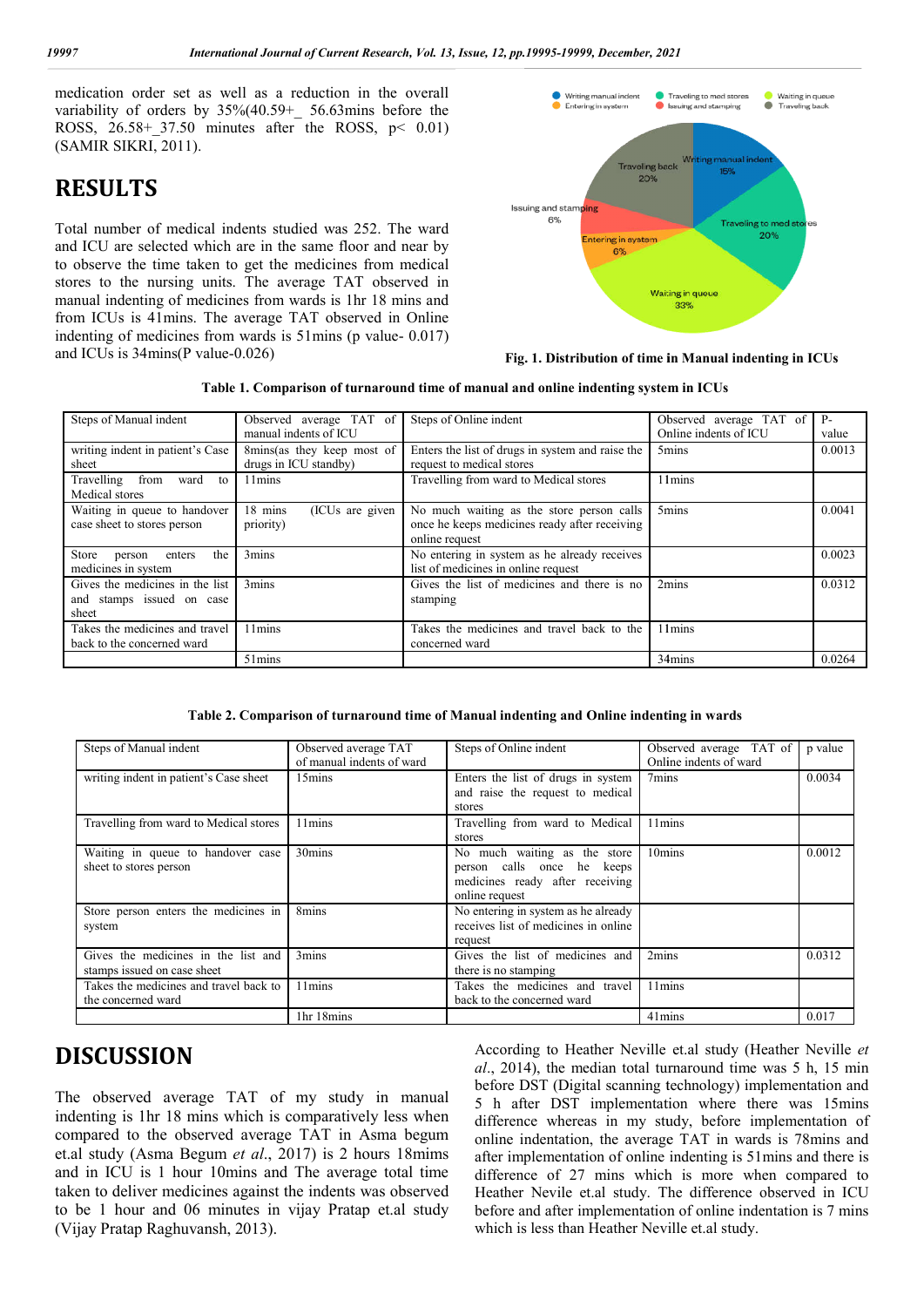

**Fig 2. Distribution of time in online indentation in ICUs**



**Fig 3. Distribution of time in manual indenting in wards**



**Fig. 4. Distribution of time in Online indenting in ICUs**

The time that an order was received by the pharmacy to the time it was verified by a pharmacist was reduced from 31 minutes before CPOE (computerized prescriber order entry) implementation to 3 minutes after CPOE implementation

wietholter *et al.*, 2009). The difference of time observed is 28 mins which is near to my study.  $(p < 0.0001)$  according to Jon Wietholter et.al study (John

# **CONCLUSION**

The online indentation of drugs reduces the cumbersome process of paperwork and saves a lot of time which reduces the morbidity, mortality, reduction of medication errors and improves healthcare quality. However, the conservative nursing staff find it difficult in an online indenting system who are poor at technical skill for requesting medicines online. The encouragement of training about online indentation saves potential time where that time can be allocated to the patient's care. mins which is near to my study.<br>The online indentation of drugs reduces the cumbersome<br>process of paperwork and saves a lot of time which reduces the<br>morbidity, mortality, reduction of medication errors and<br>improves health

#### **RECOMMENDATION**

There can be implementation of techniques of computerized prescriber order entry and Digital scanning technology for reducing medication turnaround time. The training on online indenting should be given to all the nursing staff which makes them familiar and also reduces paperwork. indenting should be given to all the nursing staff which makes<br>them familiar and also reduces paperwork.<br>**REFERENCES**<br>1. Wietholter J, Sitterson S, Allison S. 2009. Effects of

# **REFERENCES**

- computerized prescriber order entry on pharmacy orderprocessing time. Am J Health Syst Pharm. 66(15):1394-8.
- 2. Mekhjian, H.S. et al. 2002. Immediate benefits realized following implementation of physician order entry at an following implementation of physician order entry at an academic medical center. *J Am Med Inform Assoc*, 9(5): p. 529-39.
- 3. Lehman, M.L. et al. 2001. Physician Order Entry impact on drug turn-around times. Proc AMIA Symp, p. 359-63.
- 4. John wietholter et al. 2009. . 2009. Effects of computerized prescriber order entry on pharmacy order-processing time, American Journal of Health-System Pharmacy, Volume 66, Issue 15, 1 August Pages 1394–1398, https://doi.org/10.2146/ajhp080303 https://doi.org/10.2146/ajhp080303.
- 5. Diksha Shroff et al. 2019. A Study on Turnaround Time of Diksha Shroff et al. 2019. A Study on Turnaround Time of Online Indentation of Medicines in a Tertiary Care Hospital, International Journal of Mechanical Engineering and Technology (IJMET) Volume 10, Issue 01, January, pp. 527–533, Article ID: IJMET\_10\_01\_054 Available<br>
online at<br>
http://iaeme.com/Home/issue/IJMET?Volume=10&Issue=<br>
1 ISSN Print: 0976-6340 and ISSN Online: 0976-6359 online at a state of  $\alpha$  at a state of  $\alpha$  at a state of  $\alpha$  at a state of  $\alpha$  at a state of  $\alpha$  at a state of  $\alpha$  at a state of  $\alpha$  at a state of  $\alpha$  at a state of  $\alpha$  at a state of  $\alpha$  at a state of  $\alpha$  at a s http://iaeme.com/Home/issue/IJMET?Volume=10&Issue=

1 ISSN Print: 0976-6340 and ISSN Online: 0976

- 6. Asma Begum et al. 2017. Analysis of drugs and non drugs Asma Begum et al. 2017. Analysis of drugs and non drugs indents for turn around time and shortage received in inpatients pharmacy from various departments in a tertiary pharmacy care hospital, *Adv J Pharm Life sci Res.,* 5;3:9-17.
- 7. Saleh Binobaid et al. 2017. Using an integrated information system to reduce interruptions and the number of nonrelevant contacts in the inpatient pharmacy at tertiary relevant contacts in the inpatient pharmacy at hospital, Saudi Pharmaceutical Journal 25, 760–769.
- 8. Vijay Pratap Raghuvansh et al. 2013. Medication turnaround time in hospital pharmacy department, Ahmedabad, International Journal of Research and<br>Development in Pharmacy and Life Sciences, August -Development in Pharmacy and Life Sciences, August September, Vol. 2, No. 5, pp 626 626-630.
- 9. Heather Neville et al. 2014. . Decreasing Medication Turnaround Time with Digital Scanning Technology in a